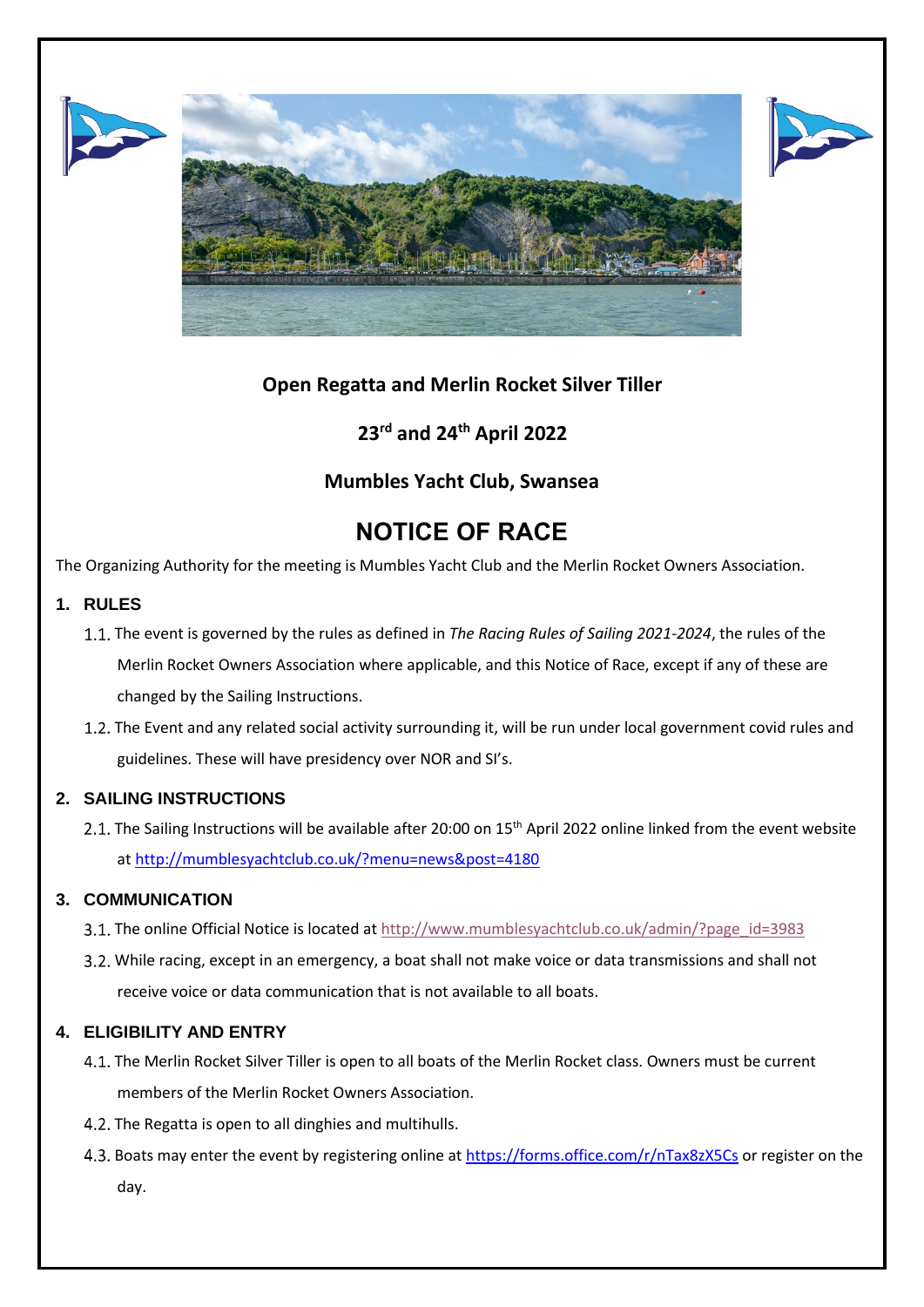- 4.4. Should the event be cancelled for Covid related reasons or should a competitor have tested positive prior to the event and be unable to attend, a full refund of entry fees will be provided.
- All Entrants may be asked to take a covid test on registration. Failure of this test or refusal to take it may result in the organizing committee refusing entry to the event. Should entry be refused on Covid 19 grounds prior to the first race, any entry fee, less an admin fee, will be returned.
- All entrants will be required to confirm that they are, and have been for the previous 10 days, complying with all relevant Government Guidelines regarding Covid 19 in both their home nation and any separate requirements imposed by Welsh authorities. All Entrants will be expected to continue complying with all relevant Government Guidelines during the event.

## **5. FEES**

5.1. Entry fees are as follows

| <b>Class</b>                       | Fee (open until Friday 22 <sup>nd</sup> April,<br><b>2359hrs</b> | On the day entry |
|------------------------------------|------------------------------------------------------------------|------------------|
| <b>Merlin Rocket Silver Tiller</b> | £20                                                              | £25              |
| <b>Regatta – single handed</b>     | £15                                                              | £15              |
| <b>Regatta - double handed</b>     | f20                                                              | £20              |

## **6. CREW LIMITATIONS**

6.1. Class rules apply.

## **7. ADVERTISING**

7.1. Boats may be required to display advertising chosen and supplied by the organizing authority.

## **8. QUALIFICATION SERIES AND FINAL SERIES**

8.1. This does not apply

## **9. SCHEDULE**

- 9.1. Registration: There is no registration process, and no event documentation will be issued during the event. All race documentation will be available online.
- Equipment inspection and event measurement: There is no scheduled equipment inspection or event measurement.
- 9.3. The number of races scheduled is 9. The intention is to run 3 races a day, however the Race Committee may amend this as they see fit. All times below are 'not before'.

| <b>Day</b>                    | <b>Start Time</b> | <b>Warning Signal</b> | Number of races | <b>High Water</b> |
|-------------------------------|-------------------|-----------------------|-----------------|-------------------|
| Saturday 23rd<br><b>April</b> | 1100hrs           | 1055hrs               | 3               | 1208hrs 7.66m     |
| Sunday 24th April             | 1100hrs           | 1055hrs               | 3               | 1332hrs 7.60m     |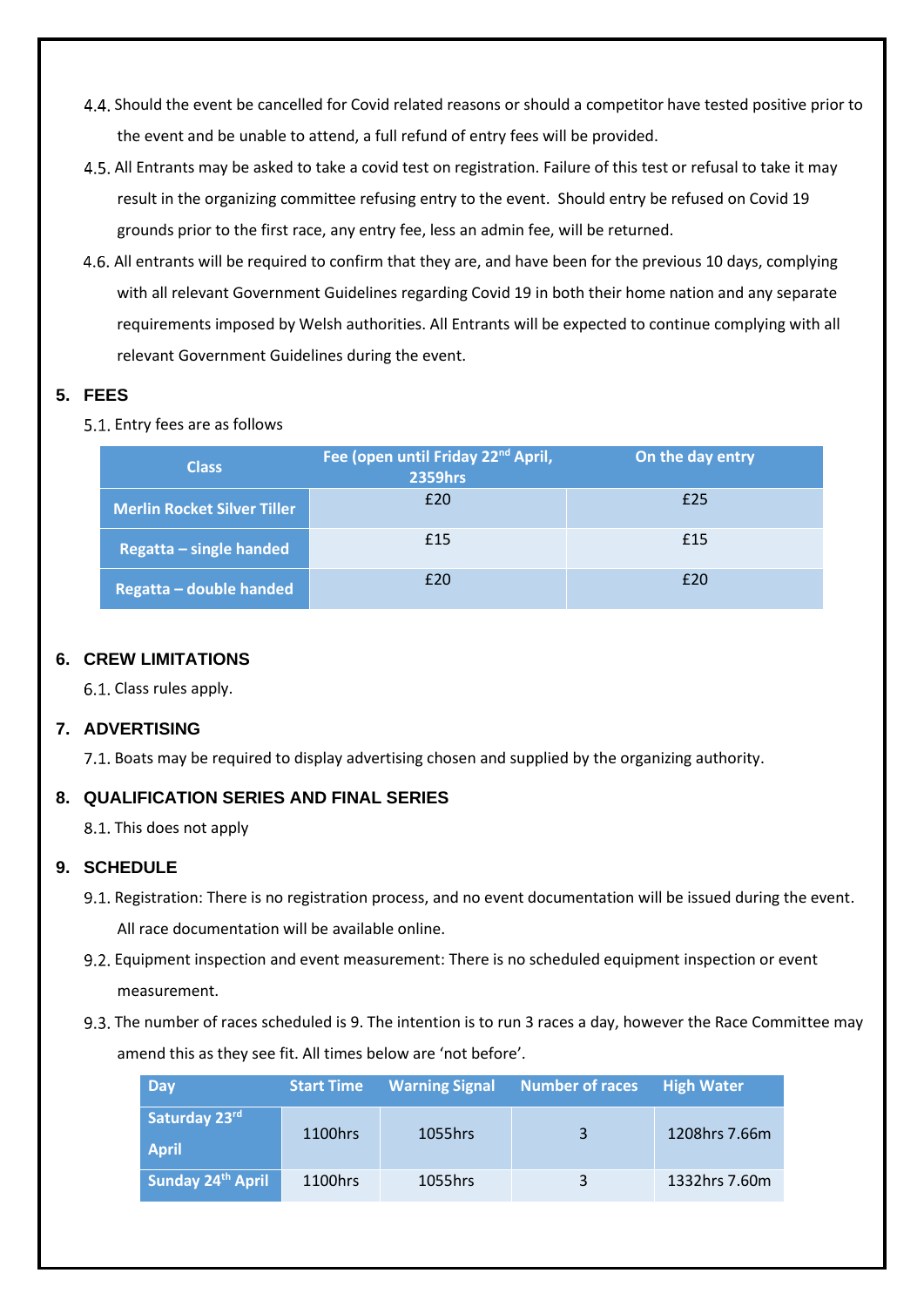9.4. Following 2 races as soon as possible.

9.5. On the last scheduled day of racing no warning signal will be made after 1430hrs

### **10. EQUIPMENT INSPECTION**

Each boat may be required to produce or verify the existence of a valid measurement certificate.

10.2. Inspection or measurement may take place at any time except when racing.

## **11. CLOTHING AND EQUIPMENT**

11.1. RRS 40.1 always applies whilst afloat.

#### **12. VENUE**

12.1. The Event Venue is Mumbles Yacht Club.

12.2. An event plan showing boat and car parking is included as Addendum 1.

12.3. Racing will usually be in the confines of Swansea Bay.

#### **13. COURSES**

The courses sailed will be Triangle / Sausage / Triangle or Windward-Leeward.

13.2. The course target times are 40 minutes.

13.3. The courses will be 3 laps. Note that each sausage or triangle is counted as one lap.

#### **14. PENALTY SYSTEM**

14.1. RRS 44.1 is changed so that the Two-Turns Penalty is replaced by the One-Turn Penalty.

#### **15. SCORING**

- 15.1.1. When fewer than four races have been completed, a boat's series score will be the total of her races scores.
- 15.1.2. When four or more races have been completed, a boats series score will be the total of her race scores excluding her worst score.

15.2. RRS 90.3e shall apply.

#### **16. SUPPORT PERSON VESSELS**

16.1. Support vessels shall not be allowed.

#### **17, 18, 19, 20 DO NOT APPLY**

#### **21. DATA PROTECTION**

21.1. Mumbles Yacht Club has a data protection policy.

#### **22. RISK STATEMENT**

22.1. RRS 3 states: 'The responsibility for a boat's decision to participate in a race or to continue to race is hers alone.' By participating in this event each competitor agrees and acknowledges that sailing is a potentially dangerous activity with inherent risks. These risks include strong winds and rough seas, sudden changes in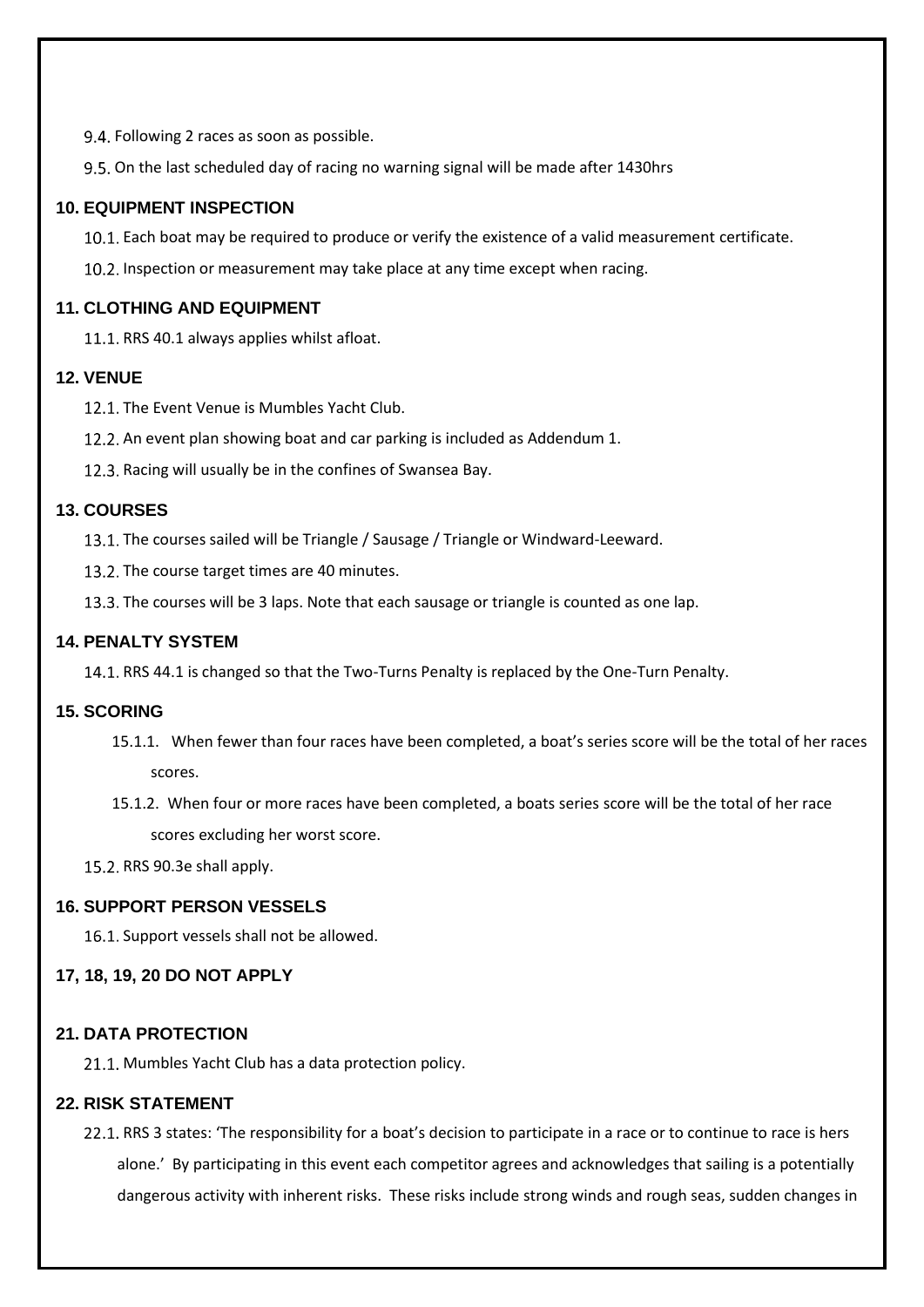weather, failure of equipment, boat handling errors, poor seamanship by other boats, loss of balance on an unstable platform and fatigue resulting in increased risk of injury. Inherent in the sport of sailing is the risk of permanent, catastrophic injury or death by drowning, trauma, hypothermia or other causes.

#### **23. INSURANCE**

23.1. Each participating boat shall be insured with valid third-party liability insurance with a minimum cover of £2,000,000 per incident or the equivalent.

#### **24. PRIZES**

24.1. Prizes will be given to the top 3 of each class.

#### **25. FURTHER INFORMATION**

#### **COVID-19 information**

The changing rooms and showers are expected to be open at a limited capacity of 6 per changing room using a tally system and 2 showers operational in each changing room.

#### **Social Activities**

Any social activity linked to the event will be in line with local government Covid guidelines. The social side of the event will be updated nearer the event, however the club does have an open air roof top terrace and access to other exterior areas, plus a fair sized indoor area. It is hoped that limited social activity along the lines of live music will be able to take place.

#### 25.3. Photography

We hope to have a photographer at the event to take and share photographs of the event.

#### 25.4. Accommodation

There are a number of bed and breakfasts and air B & B's within Mumbles and the surrounding area.

The [Chapel](https://thechapel.house/) House is offering event discount. Private rooms, dorms and private hire for up to 21 guests. This is in walking distance of the clubhouse.

Camper vans are allowed in the main car park by the clubhouse and boat park on a pay and display basis, and there is a larger car park within walking distance at Bracelet Bay. There is no camping and no overnight toilet facilities.